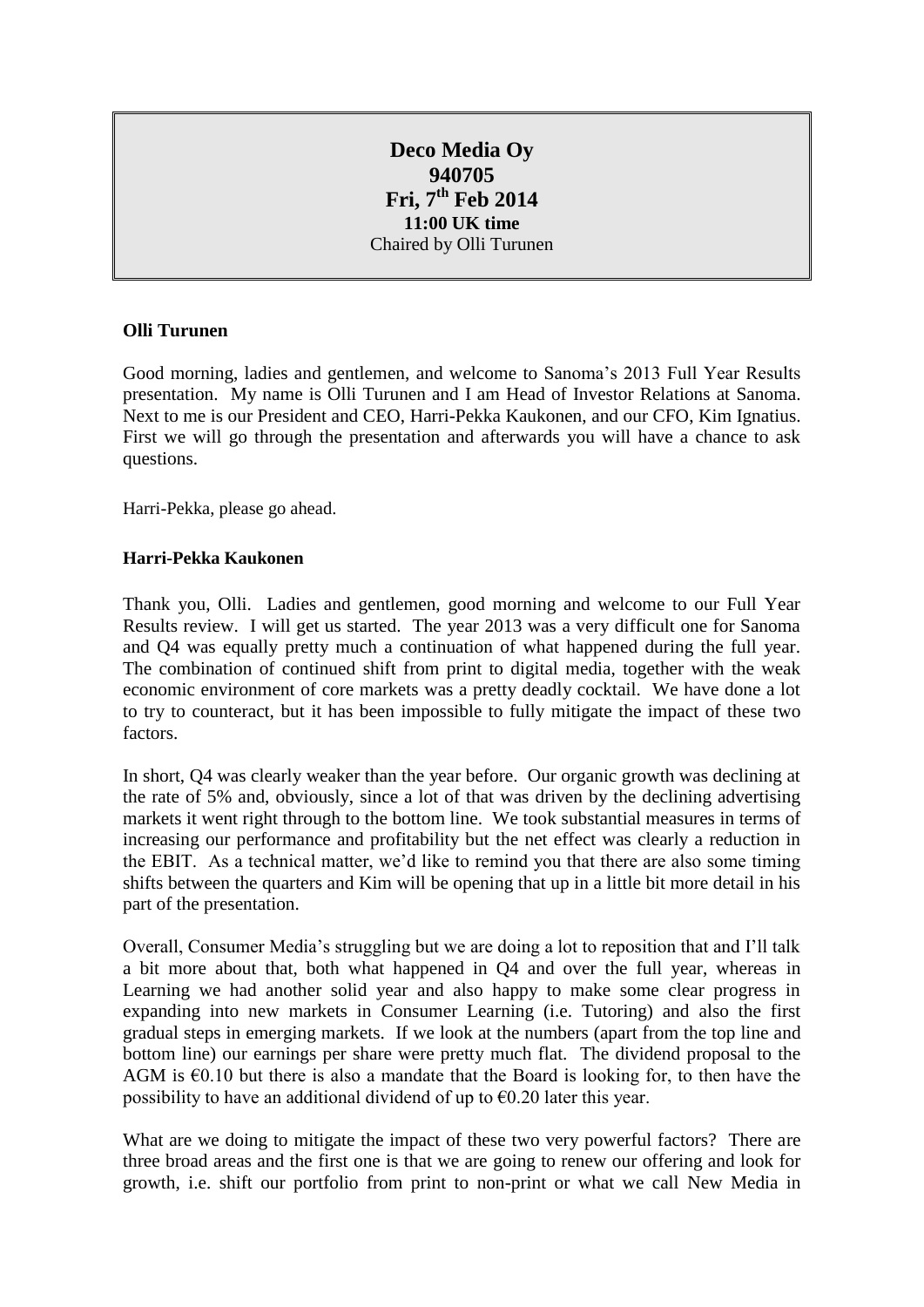Consumer Sales and then digital/hybrid in Learning. The second bit is really around adjusting the portfolio and improving the performance, i.e. the cost programme of 100 million that we launched. The third bit is to really then also make sure that our organisation, our capabilities and our culture is aligned with the future requirements in Consumer Media and Learning.

A few highlights of what specifically we have accomplished since the strategy announcement at the end of Q3:

- In the most important bucket, i.e. leading and growing the strategic focus areas (i.e. the renewal of our offering both in Consumer Media and Learning) in Holland we've launched Project Focus which is really the substantial rationalisation of our print titles, and that is moving ahead according to plan. We have reached agreement with the unions and are taking very forceful steps, moving forward, according to the plan.
- In Finland we concluded the negotiations within Helsingin Sanomat and also disclosed a number of steps that are aimed at repositioning our offering Helsingin Sanomat, and that is really a fundamental change in the way we work within the editorial teams but also the future look and feel of Helsingin Sanomat, both in the daily paper and the digital site.
- Another point in which we made some significant effort is in certain lead generation businesses where we want to replicate and roll them out in international markets (FashionChick mainly) and we launched them in a number of markets during Q4.

Today, one of the messages you see on this chart is something that we will be sharing with you every quarter, is how we progress in our transformation portfolio and the measure we use is New Media Sales – in short you should read that as non-print, so that includes core TV operations and Radio, but all digital services and solutions on top of that. In Learning, apart from having a solid foundation or year in the core operations, we made some clear steps forward in our Tutoring business where we did a soft launch in the Netherlands and Belgium with our Study Steps concept, and we also disclosed a partnership with TutorHouse in Finland. Furthermore, we initiated a consortium amongst leading Finnish players in Learning and also closed a small deal in China that we hope to be able to build upon in the future.

In managing the costs and the portfolio, we moved pretty much according to plan. Our 100 million programme is where we expected it to be and the run rate of savings after the first year of the programme is 34 million. During Q4 we announced the divestments of Czech and Serbian operations and also closed the 100 million hybrid loan to safeguard our equity covenants. We also managed to do the first substantial part of our sale and leaseback efforts and that was the printing plant in Sanomala where we also reported a gain of 33 million, whereas then the question around what is happening with this house; that is also proceeding according to plan and hopefully within a few weeks we'll be able to say more, but these processes take their time as I am sure you understand.

Some big steps in organisation were taken during last quarter in our operations. Our unit in Finland is now fully operational and Pekka Soini is leading it. We have also made some key appointments in his next layer. We have recruited three people from external sources to really strengthen our capabilities in Consumer Sales and Media Sales and, also, our Magazine Media unit has a new leader. We have moved ahead in combining ICT and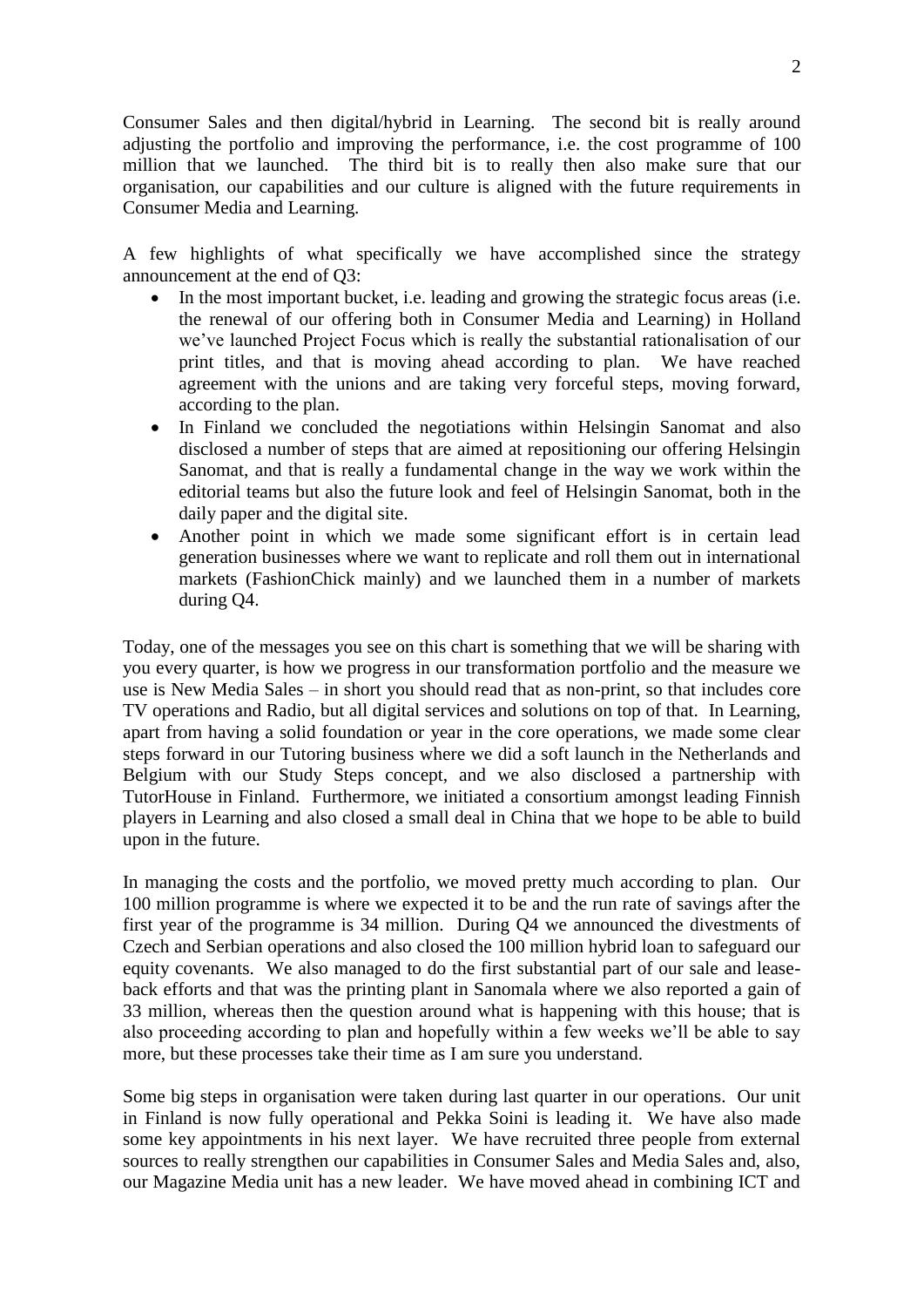Digital operations into the CTO organisation and then we also announced the management team in our new Sanoma Digital unit. These are all steps that I am very happy to report on, and in that sense the top teams are pretty much there with a couple of vacant spots.

Going a little bit then from Q4 to the full year, this is a picture that we will be repeating. It, on one hand, shows our new operation structure but also shows you a brief snapshot of how we are doing in our core units and also how the different platforms are developing in terms of sales. What I would like to point out here are a few things around this chart. First of all, the Media units are both around 700 million but they are quite different in terms of their profile and performance to date. First of all, if you look at the New Media Sales, i.e. the share of non-print, in Finland we start from a much bigger print portfolio and today we have about 28% in New Media, whereas in Holland we are approaching the 50% mark, being at 45% today.

The Dutch business, overall, has a higher profitability and that is because of the bigger scale of the businesses there. In Finland, also if you look at the 100 million cost programme, a bigger part of that cost programme is geared at Finland so there is a bigger uplift from that that's going to impact the Finnish business. Learning is about 300 million and there the measure that we use in tracking our transformation is somewhat different because of the way revenues are realised in Learning. A lot of these products are sold in combined true hybrid version, i.e. combining digital and print, and we don't separate the digital part of it. 44% of our sales in Learning is clearly something which is driven by the digital offering but it also has a print component to it, so that is why we have chosen this measure and the number is 44% in Learning.

This is, by the way, a chart that we will be sharing every quarter, where you will be able to track how we do in terms of developing the different platforms and also how we track in New Media Sales, which is the new measure indicating our transformation. I mentioned the three broad areas that we do at the core of our strategic execution and the first one is the most important, which is the renewal of our products and offering, and it is shifting from print to non-print, to New Media, and making sure the growth in that part of the business is picking up and, in time, we will go from negative organic growth and then hit the turning point and get back to organic growth.

That is the most important objective that we have from a strategic perspective to be able to accomplish that, and I will share in the next slides some examples and proof points of how we are doing with this transformation. I already mentioned the divestments, the portfolio changes and cost programmes, and I am very comfortable we will hit those targets and the same is true with the organisational change, so I think what we should focus on in this discussion is a lot around the fundamental question about transformation and growth.

Therefore, let me spend a few minutes giving a bit more colour on where we are with the different units, starting first with the Netherlands. There we have big units and if we compare it in terms of transforming the core media businesses, Finland is ahead of Holland, and one of the reasons is that Magazines is a much bigger part of our Dutch operations and Magazines have been slower to get their act together, not just for Sanoma but also for our industry colleagues. You will remember that we are taking very strong measures there – tough medicine – and we are focusing from 60 to 17 strong brands which are clustered around five content domains; these are Women; Parenting; Kids & Teens; Home Deco and Automotive.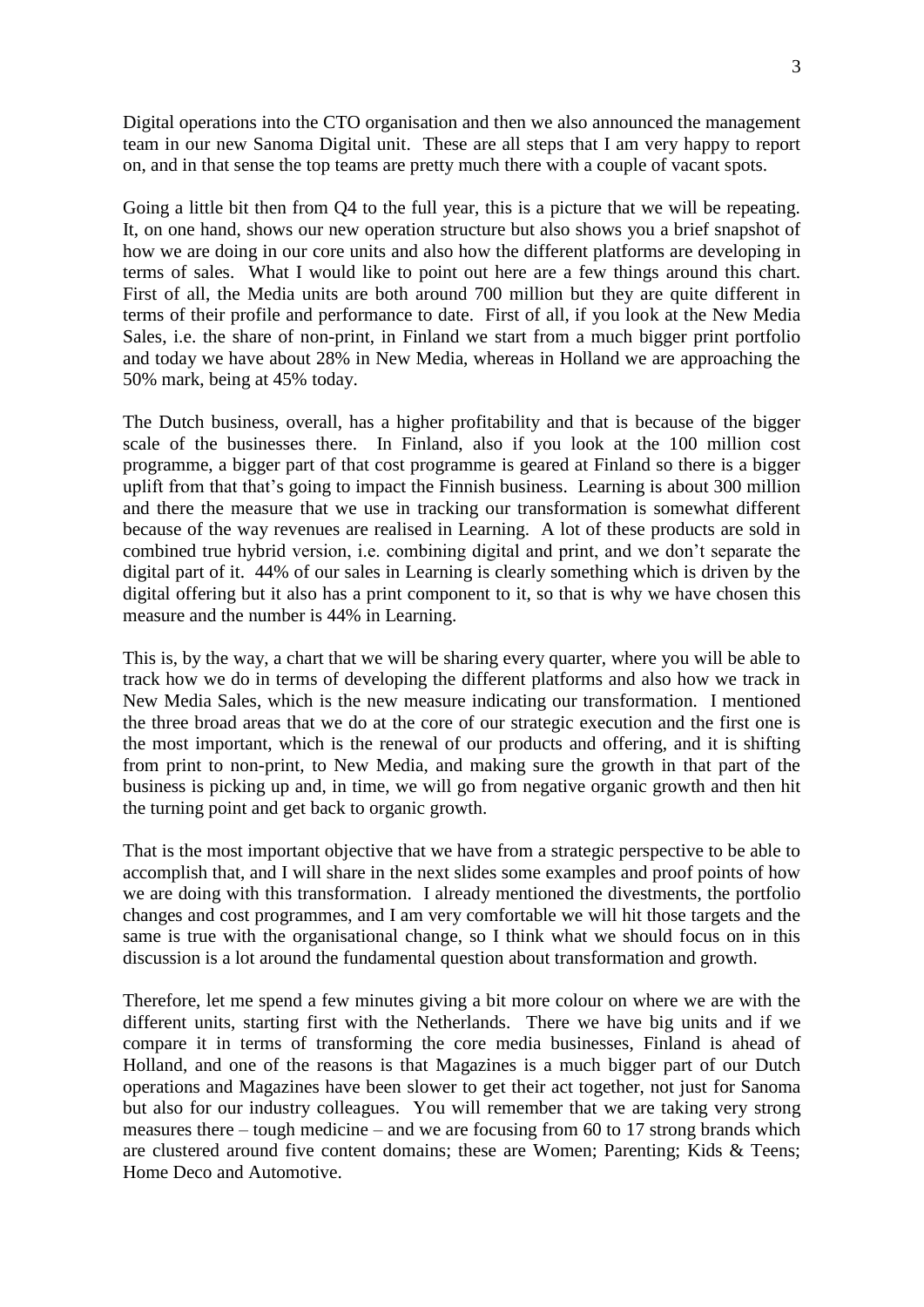We are taking the measures and the portfolio rationalisation is going on as planned, including the process to look for new owners for these non-core titles. If we look at these content domains, we have a few of them that are already quite well into transformation, specifically Home Deco and Automotive are quite far on the journey of transforming from print to cross-media. Now our task, through this focus, is to pick up the speed in also the other domains.

TV has been a mixed picture. We had a good run around Q2/Q3 but, unfortunately, the end of last year was less successful in our programming and thus we ended up the whole year with roughly the same viewing share, slightly above 2012 but not materially improving. The beginning of the year has had some positive development mainly because of the launch of Utopia, a new daily show from Talpa which has been reaching roughly a million viewers every day for the first four weeks. It is a long journey; this needs to last for the full year, but so far so good and it gives us also the flow in accessing prime time for the first time in a long time to build programming on. That is a positive development that we hope to be building on.

Digital had a tough year last year in Holland. The whole digital market was declining for the full-year basis but actually, for us, Q4 was quite good. We gained market share and we were able to grow. As I already mentioned, we are launching some concepts also based on our Dutch operations internationally. I am very proud to announce that NU.nl, which is our new segregation service, was actually chosen as the number 1 media brand in Holland. This is a very interesting business at scale; it is very profitable and growing very nicely, and shows the future potential of our digital services. Finally, we have a new guy on the block, Peter de Monnink, who started  $1^{st}$  January, and he is bringing new energy and momentum into the team.

Then, going to Finland, while the numbers in Finland clearly need improvement in terms of both top line and bottom line, I feel that we are making really good progress in the transformation in Finland, in almost all of our media platforms. In Magazines we are also making radical focusing efforts, so we are going to focus on three areas: Women, Family, and we have taken Kids Media as a separate business unit on the Finnish level, to focus on that segment specifically to seek for growth. We also succeeded in the launch of the Donald Duck library. We have 12,000 subscribers and all of that is pretty much new business to us, so a good launch, on track and it shows also the potential of strong magazine brands when you combine them with clever digital offerings; that you can actually create something that already attracts meaningful numbers of customers.

On the newspaper side, very glad (and you can see it in the numbers) that Ilta-Sanomat on a full-year basis actually managed to grow top line – I think it's a fantastic achievement. Also, in Helsingin Sanomat the total circulation, if you include the digital circulation as well, is showing some improvement. I don't mean positive numbers but we're clearly talking about levels of -3% or thereabouts, instead of -7, so hopefully we are also seeing the impact of the renewed Helsingin Sanomat coming to full fruition during this year and at least it is quite promising. Finally, Taloussanomat after a long journey has clearly turned profitable, so we have a profitable net base to finance new service in-house.

TV and Radio did also very well when you look at it from a transformation point of view. The core offering in Nelonen was strong throughout the year and also has started very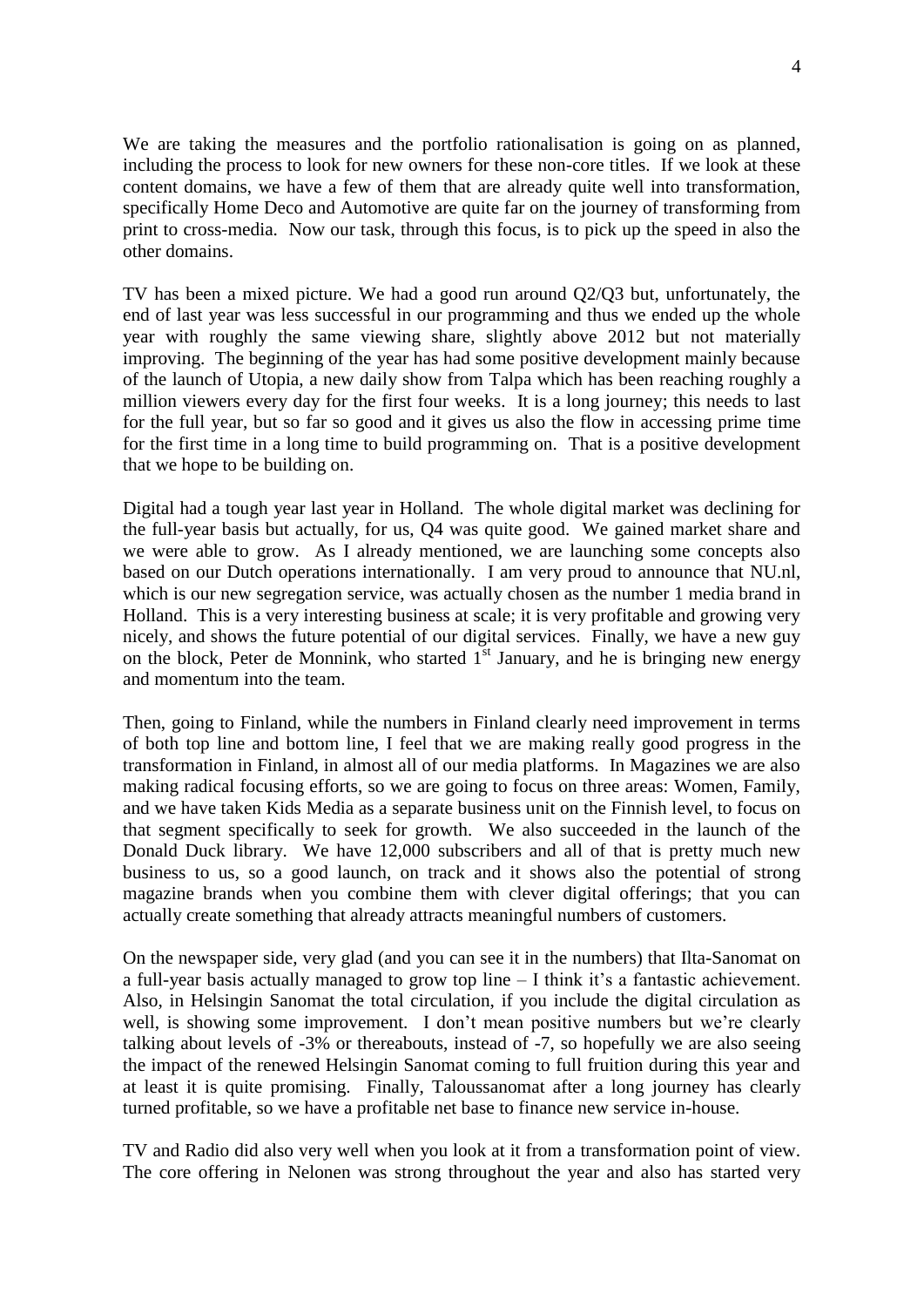strongly this year. We managed to increase our national viewing share. Our ice hockey league initiative is moving, according to plan, and we have reached our subscription objective so far. It is looking positive.

I am very happy to announce that we are the biggest radio player and SuomiPop is the biggest channel; a great accomplishment after the deal last year and very strong momentum. For those of you who have not visited, I suggest you go downstairs and have a look at the radio studios. It's actually a place with a lot of good energy and vibration. As already mentioned we combined the two units and a lot of tough work has been done already, and pretty much the top-level structures are there. We know what we need to do and the new team is full-speed going ahead in achieving and reaching for the synergies and new growth.

Then a few highlights  $-1$  am not going to go through this whole list, but the point I want to show with this is that we have the capability in Sanoma to move audiences to new digital services. In some cases we still are looking for the key to monetise these audiences, to be fully honest, but if we cannot move the audiences the second one is more difficult. In many cases, in all seriousness, we are also starting to see nice businesses forming out of this. For example, our E-commerce platform (SBC), which is part of our Home Deco cluster, is doing very nicely. It's also a platform for selling equipment and basically it is a platform that all our titles are using in their E-commerce initiatives, so we are getting reach from that platform and can start to monetise our audience in the different titles as well.

As already mentioned, NU.nl is a formidable machine, with almost a billion page views per month and clearly something that is really up to our imagination and our partners how we can then continue building on that and also find new ways to monetise that. Finally, I would like to mention that in our digital unit we have now done 3 or 4 accelerator programmes and that means that more than 500 people in Sanoma have gone through Lean start-up training where they have actually been involved in trying to take an idea to a proven concept. I believe that this culture (this mindset) is extremely valuable also in how we deal with transformation that brings new value and a new way of working, and a new attitude, agility and speed in transforming our core business.

Then, a few words about Finland in a similar fashion; strong numbers in Online – we are a big player in Online Media in Finland. We are actually bigger in Online Media than in traditional media, which may be a surprise to some of you, and strong growth (as already mentioned) across all our platforms. Mobile traffic is exploding. We see it in Finland and in Holland, and obviously it is starting to be visible also in our numbers.

The challenge we have to do here and tackle is really the arbitrage of the pricing, but that is something we need to work on so that we then can add value with the profiles and the big data programmes, so that we can again extract more money for our contacts instead of giving discounts when you move from print to online and mobile. I would like to mention also Ruutu; that actually we have one of the strongest video platforms in Finland and we are monetising it very nicely. It is growing. It is sold out and we get good pricing for it. It is clearly something that adds to our advertising offering to our customers.

Then, moving from Consumer Media – I hope that was somewhat helpful in understanding what is going on – and getting into Learning, overall we had a strong year with Learning.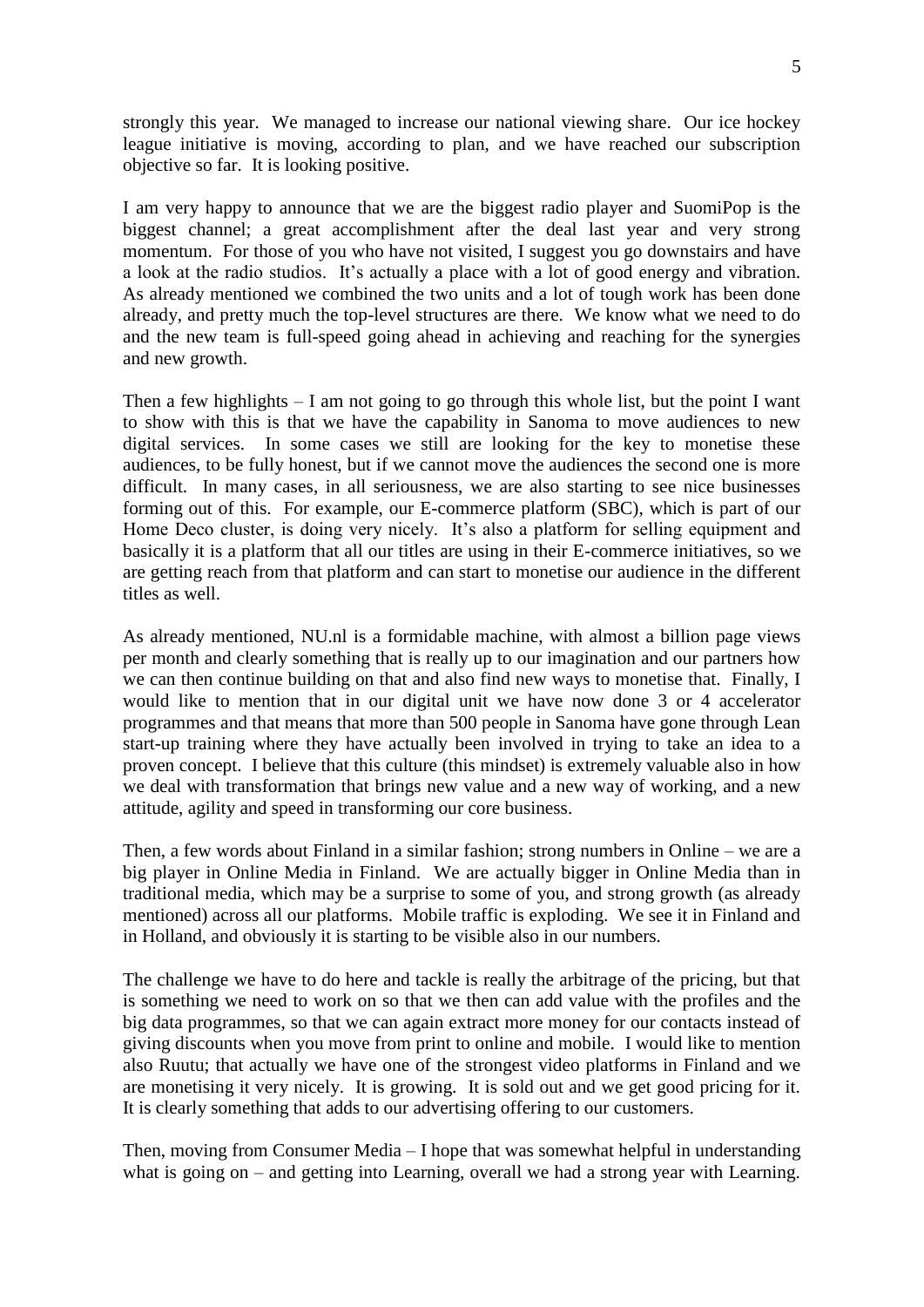Our core Learning operations did well. There was one exception which was Hungary and fortunately it was not due to our bad performance but really adverse market conditions, really driven by decisions of the Hungarian Government, which led to a situation where there was actually no room for commercial operators to do business in Hungary and we had to withdraw. It was a painful withdrawal and we had to take a major hit on our balance sheet from that.

We are very happy with our five core markets. They are doing well and on top of it, as already mentioned, we are moving ahead with our initiatives to expand from K12 Learning to Consumer Learning and to take, if you want, the Finnish Learning experience into selected emerging markets and there YDP is one of our spearheads as it is a hub for E-learning development sales places in a number of countries. We need to then find a better way to make YDP and our new international team work together, but that is something that the new team will then be working on. Similarly, as with Consumer Media, I wanted to share with you a few highlights of the scope of our digital solutions. You can see the number of million here, in a number of these, so our E-learning solutions are at scale.

We have a substantial amount of pupils and teachers working with them. There is a big amount of experience and data that we are extracting from practical daily online work. For example, for you to see the point around our Sanoma Pro's Teacher Online Services, 90% of Finnish teachers use it today – 90%, which shows that it is basically a very broad encompassing service in the Finnish market. We have similar services with Malmberg and being in the Belgium and Dutch markets. We are moving ahead and we need to pick up the pace, no doubt, but so far, so good, and this gives us a really strong learning platform also to improve our learning business.

Then, going into the outlook and the markets, last year was (as we have said many times) very difficult. The good part of it is that, quarter by quarter, the picture has become slightly less negative. In Netherlands, if you look at the Q4 numbers, TV was already slightly growing and early indication of this year is that it's probably a slightly positive outlook for TV. Online was negative last year (this is Online outside of Google) and, as already mentioned, for us Q4 actually was a positive quarter. We did well in Q4 and the indications for the beginning of this year are also quite positive. Finland was quite bleak, apart from Online. Online grew quite nicely and, as already mentioned, we grew faster than the market so we're able to capture share in the Finnish Online market.

Belgium was pretty much red numbers all across and so far no major change. The good news in all of this bad is perhaps if you look at the consumer confidence numbers, so hopefully this trend continues and could be a leading indicator that maybe, during the second half of this year, we could see some improvement – I'm sure you have a better crystal ball that I! We haven't planned any of that in our outlook, so we are not assuming any improvement of the market conditions and expect print advertising to decline and the other stuff to be flattish. We are not expecting any help from the market but hopefully are praying for some of it to help our path forward.

Then, going into the outlook, you can read the outlook here  $-1$ 'll go through it first as I think it is more important to explain what drives the outlook. Our guidance for 2014 is that our top line will decline. I guess that is rather easy to understand from the point of view that last year our organic growth rate was -6.6%. While we are working very hard on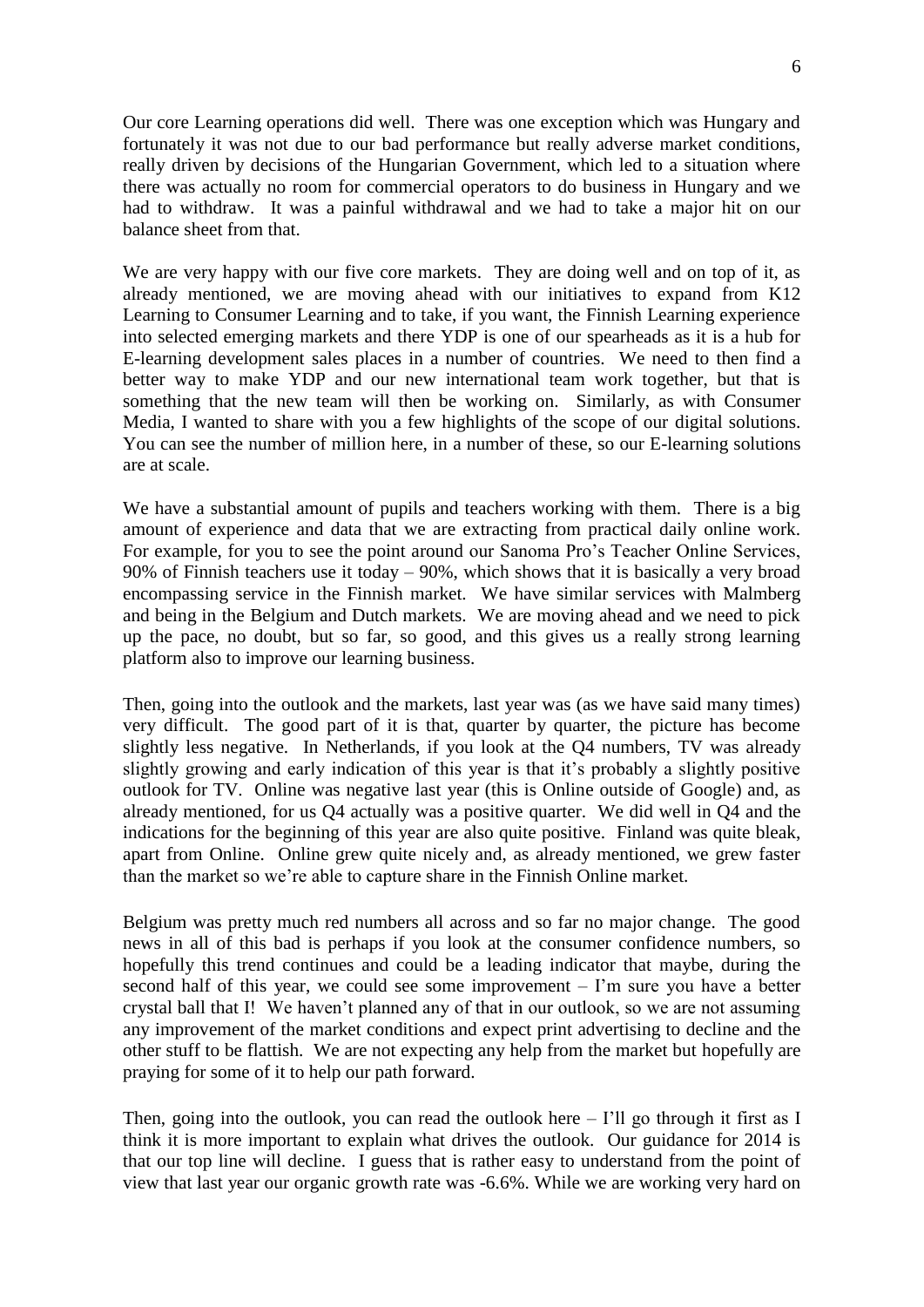it, the fact of the matter is that we still have a rather big print portfolio and that will decline. Then, mathematically, what we are expecting is organic growth decline but not at the level of -6.6%, so we hope that will improve but there is still going to be a decline. In terms of absolute EBIT, our guidance is that it will be below last year's level. This is where I will go into some of the drivers for that in a minute.

We also wanted to give you a bit of a stick in the ground, what we think will have to happen after we go through our 2-year programme, and the whole aim (which I started off with) is that we need to get Sanoma back on the organic growth track. That is the number one objective and during 2014 and 2015, with the initiatives we are doing including the growth but also the adjusting of the portfolio in print, will lead us to a situation where we can start to enjoy organic growth. Over the mid-term also performance in terms of margins is expected to increase. Then the question is: what will the journey look like to get there? That is where I hope it is helpful to go through some of these factors because we have a number of them and they have substantial impact on our EBIT.

The first one, which is a positive impact, is really the 100 million cost-savings programme. We have said that the full run rate will be there during 2016. We are now at 34 million, so you can do your own curves on which way it is going to go, but obviously this is something that this year we expect to move ahead in substantial steps. There is another element which will be of the same order of magnitude, difficult to estimate, because I don't know what the economies will look like in Holland and Finland – if you know, tell me and then I can give you a number on this factor – but this is really the impact of the decline of print. You should probably think about the same order of magnitude, at least in the same ballpark as the first one.

We are continuing to invest into our transformation so, during this year, compared to the baseline we are going to add additional investments into the digital business and tutoring, and emerging market launches in learning. The impact of that is roughly 20 million as we see it now. Then there is another technical element which is really the impact on performance from the Sanomatalo and Sanomala sale of real estate, so there is an EBIT impact from those. These are the factors that impact our EBIT outlook and obviously some of them, especially the market developments, are highly uncertain as we speak now. Obviously, once the year progresses, we'll try to give you our understanding of how that develops. That is the outlook.

Then, finally around the dividend proposal, the dividend proposal is  $\epsilon$ 0.10, and this is really based on and consistent with what we communicated before. We have not changed our dividend policy but we highlighted that, given the extremely challenging 2013, in the short term we must give some consideration to the absolute level. There is another element which is the possibility of asking for the mandate for the extra up-to  $\epsilon$ 0.20 later this year, which is really a factor because we don't really know and understand fully how the environment will develop. This is then, if the AGM so approves, solely at the Board's discretion. The Board will then make the decision or not make the decision according to their own judgment.

That concludes my part of the presentation and I'll hand it over to Kim for a more detailed review on the financials. Thank you for your attention.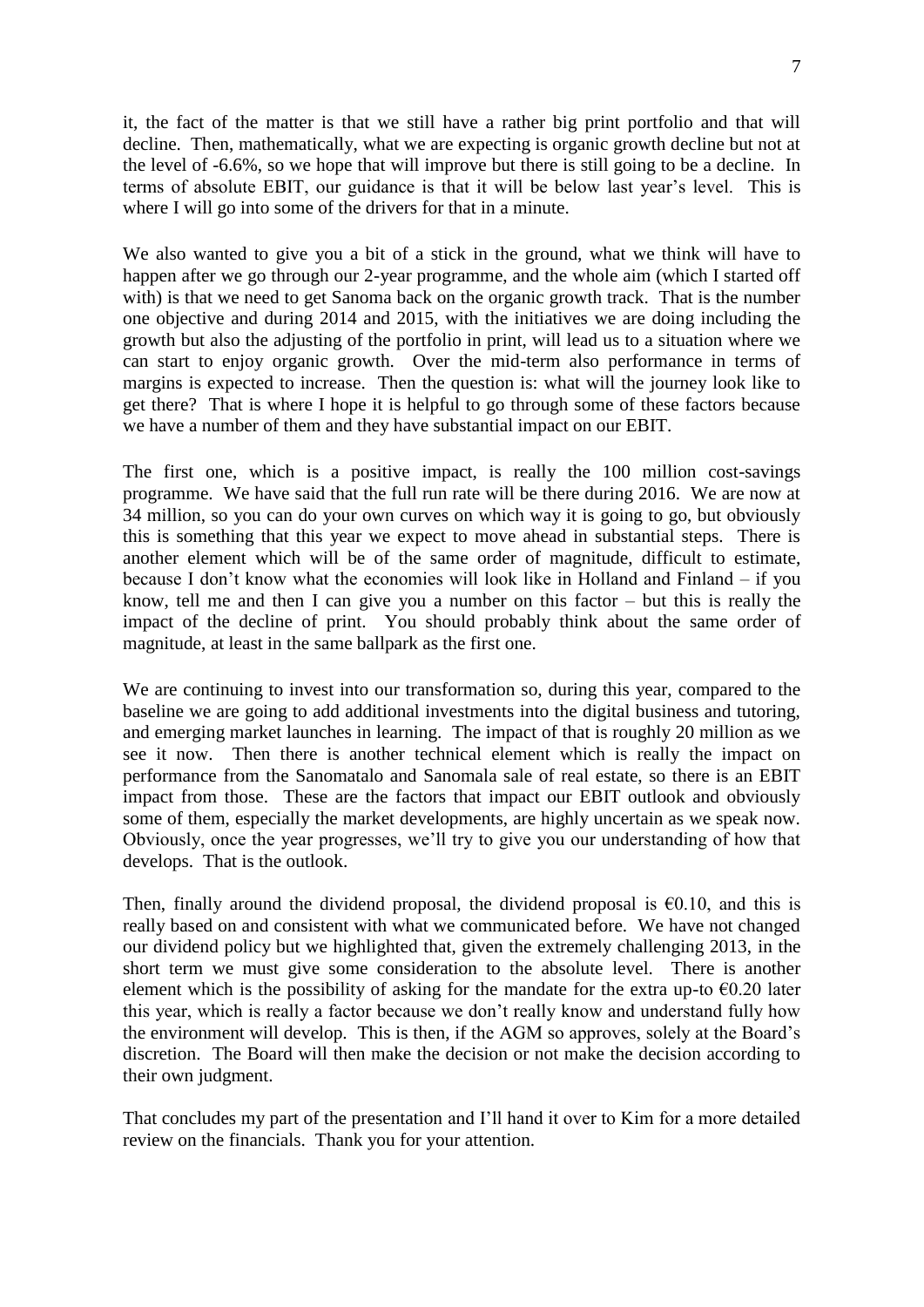#### **Kim Ignatius**

Thank you, Harri-Pekka. Good morning, everybody. My name is Kim Ignatius and I am the CFO of Sanoma. I will now walk through the financial performance of Sanoma during

Q4 and also for the full year. I would like to start by looking at the net sales split during the year from the perspective of how this is reflecting our efforts in working with our business portfolio and also in our efforts of managing the migration from traditional print operations to New Media.

In the Consumer Media, operations 78% of our net sales comes from the Dutch and Finnish operations. We have fairly recently sold our operations in Serbia; Bulgaria; Romania and the Czech Republic and naturally, as you know, are continuing with the strategic review process for Belgium and Russia. All this also going forward will strengthen the role of the two main markets where we are a leading media player. Also, the migration into New Media (being non-traditional non-print areas) is progressing very well. We have 510 million in sales from the New Media already, with 7% of the total sales coming from Digital, 4% from Transformational (being extensions of the print brands and the print products) and 23% coming from TV and Radio, and 2% from other New Media areas.

In Learning our geographical scope is broader. We currently have 5 main markets that we operate in and, as mentioned, we did exit Hungary because of the economical and political environment in the country. All our operations have been doing very well, at least with the way they have been able to strengthen their positions in these markets. As in Consumer Media, also Learning and Learning Solutions are transforming into digital services and products, and here we can see that a big portion of our business - 44% of the sales representing 130 million – is already in digital or hybrid solutions.

Now, moving to the income statement, our sales for Q4 were 554 million, down 5.1% organically compared to Q4 last year. The full-year decline was 6.6%, as mentioned. If we look at the structure of the P&L, we can state that the total operating expenses for the quarter came down by 4.4%. Cost of goods sold came down by 7.3% and fixed expenses by 2.3%. The EBITDA margin as reported, as a result of these trends, was at the level of 19.1% compared to 19.4% last year, which means that to some extent we are able to adjust our cost base to reflect the decline in the sales. Pretty much the same structural changes in the different P&L levels can be found on the full-year numbers and, to mention a few big categories here, paper costs for the year came down close to 16% and the employee benefit cost close to 5%.

We report the programme rights cost below the EBITDA level and here we do see a clear increase. We had 20 million higher costs for the quarter. This is driven to a great extent by the investments that our TV operations are doing now mainly here in the Finnish market which has become more competitive and also investing into the Day TV operations in the form of the Hockey League rights. The quarterly number also includes a bit over 8 million of inventory write-downs, so writing down inventories in both the Dutch and Finnish TV operations – this is a natural feature of the operations.

For the full year the amortisations related to programming rights were 30 million higher than the year before. The EBIT for the quarter was 13 million, which is clearly down from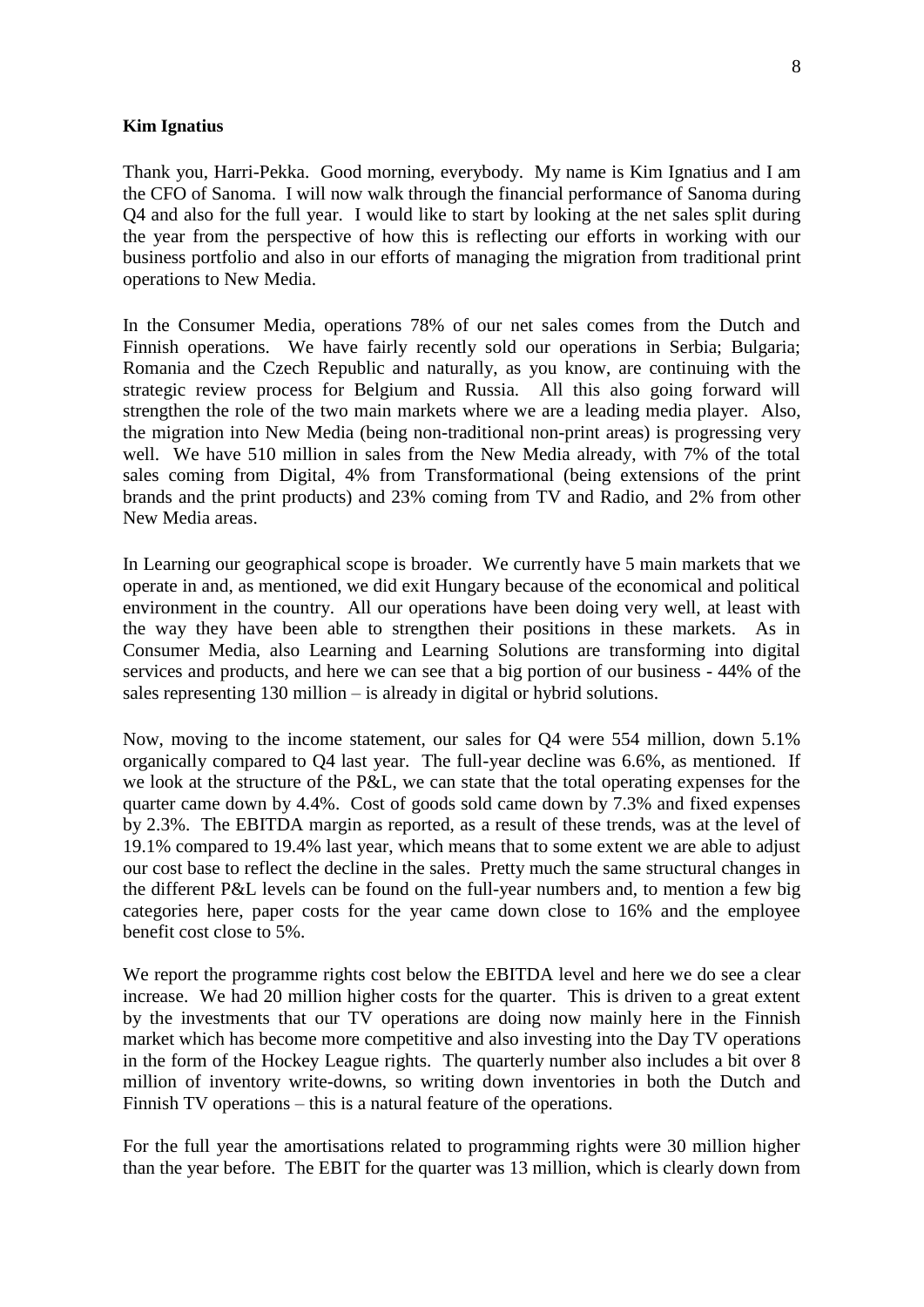the level of last year's 32 million, and I will come back to this trend. We are below the consensus level for the quarter and if one wants to pick one item that probably leads to the difference that would be the programming rights, of course related to the programming rights where our numbers are much higher than last year and also higher than what has been built into the consensus numbers. For the full year our EBIT excluding nonrecurring items was close to 155 million, representing 7% of net sales.

Total financial items for the full year are 53.7 million, down from the 57 million last year. Our profit before taxes is negative, both for the quarter and for the full year. For the quarter we had 42 million of non-recurring negative items, mainly from losses from transactions and restructuring cost. For the full year clearly the majority and the biggest portion of the non-recurring items, being in total 427 million, are write-downs, impairments in our operations and the book values of those in our balance sheet. The majority of the impairments relate to the Dutch business. When it comes to the earnings per share for the quarter, actually we are exactly on the level of the consensus from the market.

Then, moving to the SBU level, net sales in Q4 down from 586 million to 554 million and down in Media by 17 million, mainly driven by print advertising that had a 40 million impact in the decline, with circulation impacted negatively by 5 million; this is partly offset by increasing online sales, representing a positive number of 3 million. In the News operations the delta for these two quarters is -7.6 million, again driven by print advertising which declined by 8 million and circulation which declined by 3 million, again partly offset by a positive online development of  $+1.5$  million. In Learning the differences between the two Q4 quarters is mainly related to timing matters.

Moving to EBIT development again on the SBU level, in Media the EBIT came down by 18 million, which is naturally driven by the sales decline. If we try to work the sales decline into a gross-margin number, we get a decline of 10 million. In addition to this 10 million decline in gross margin, we have 13 million higher programming costs for the quarter. This negative trend is then partly offset by efficiency improvements and savings in operating expenses at the level of +5 million.

In News, again the print advertising sales had a negative impact of 6 million and pretty much this development has been offset by positive development in the operating expenses and in Learning, as already mentioned, partly timing shifts but also investments into tutoring operations building for future sales. Also, a comment on the 'Other elimination', this is a category where there were some differences between the market consensus and the actual final numbers; the holding operations inside this category – our non-core businesses did actually fairly well – that was a positive thing during the year. Another matter impacting this positive picture is the amount of cost allocation from Corporate to the units.

Moving to free cash flow, the way I look at this is, if we take the EBITDA development, the TV programming cost and the prepublication cost; that really reflects from the cash flow perspective what has happened with the operational performance. Adding these three lines for the full year together, you will get a negative development of about 87 million and, if you go all the way down to the free cash flow for the full year, it's pretty much at the same level where we are compared to last year, so operational performance really driving the free cash flow development.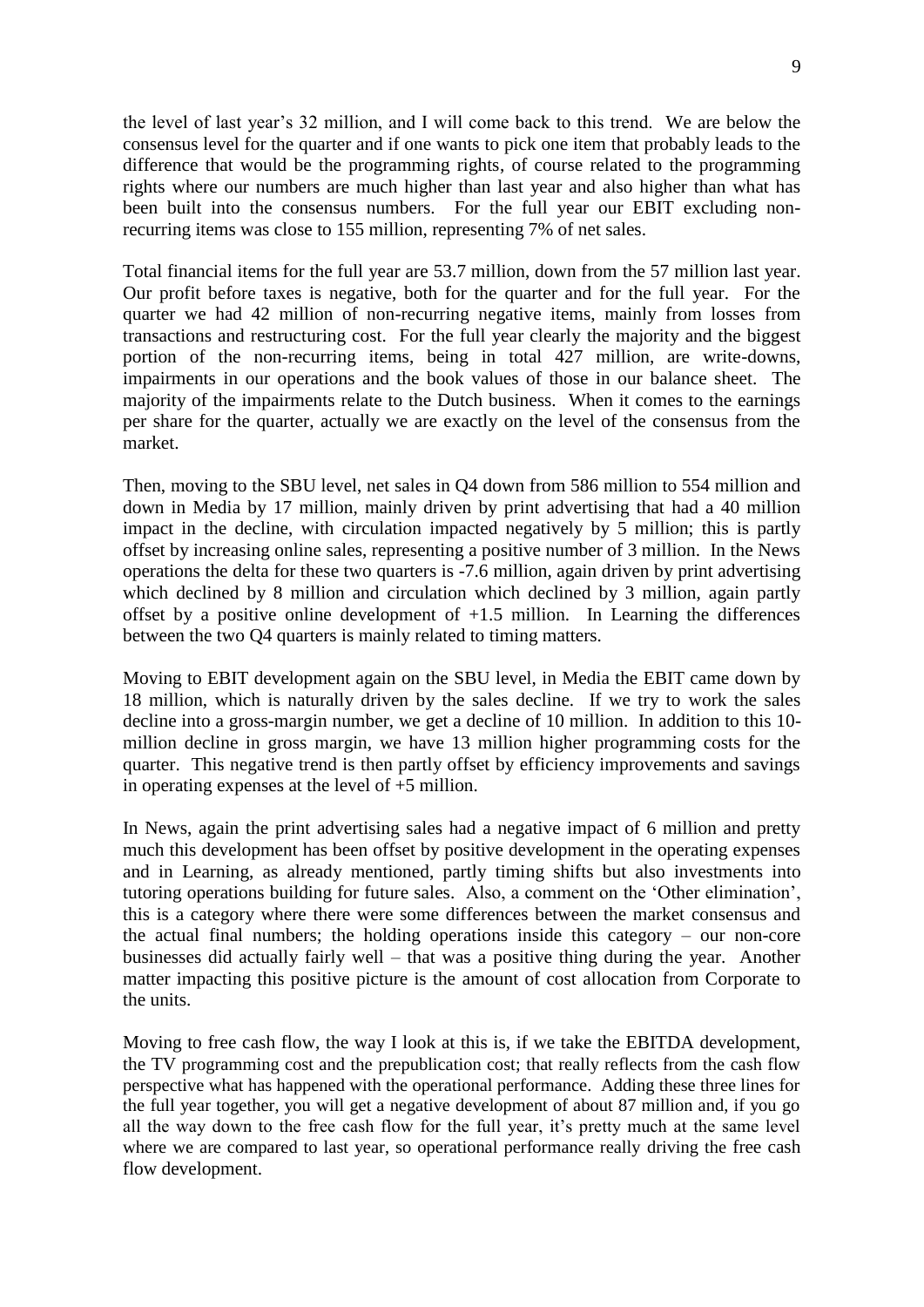Other items to comment on here: change in working capital last year negative -11 million and this year +16, so 28 million positive in the annual comparison. When it comes to interest paid, we have 10 million higher paid interest cost; you will remember from the P&L that the booked interest level was actually lower than the year before so this is purely a timing question and relates to the bond issue and the 400 million bond of the Group where interest is paid once per year, in March, and in 2013 for the first time.

Then I would like to look at the savings programme which, of course, has played an important role in the 2013 financials and will also play a major role in our profitability development going forward. Structurally we can see that the gross margin percentage has increased. We can see that our fixed costs are lower in absolute terms but, at the same time, we need to comment that the TV programming rights costs have picked up quite a bit. You will remember that we launched, 1.5 years ago, a 60 million savings programme which is now extended to 100 million. The impact on the 2013 financials from this programme was at the level of 21 million. The full run rate at the end of the year was 34 million. I am very happy with this number. It means that we have been able to already execute 34 million out of the 60 million target originally set, and this should build confidence also going forward in our ability to reach the 100 million target, as has been stated.

Capital structure: our net debt at the end of the year was at the level of  $\epsilon$ 1,135mn; this is about 100 million (as you can see) below the level of last year and it is mainly the result of the hybrid bond issue that we did a few months ago. You can see in the graph on the right-hand side, the upper graph, where our net debt to EBITDA adjusted has been; we are, at the high level at the year-end, at 4.6. This is clearly below the long-term target of 3.5 set by the Company. You will remember the comment on the mid-term outlook that by 2016 we target to get back to the level of around 3.5. When it comes to our loan covenants, there are adequate buffers currently regarding this matter. The interest rate is around 3.5%, the average interest rate, and I would think that the credit profile that we currently have is actually a very good achievement.

This pretty much finalises my part of the presentation and I'll hand back to Olli.

# **Olli Turunen**

We are ready to move on to the Q&A session. Before asking questions, please wait for the microphone and please state your name and company. Do we have questions from the floor?

# **Questions and Answers**

# *Question from the floor*

*I would like to ask about the outlook. In 2016 you return to growth but where does it come from? You say cost savings, decline of print, learning and profits from the sales of this house, but basically there's no media so the actual growth of revenues comes from Learning, right?*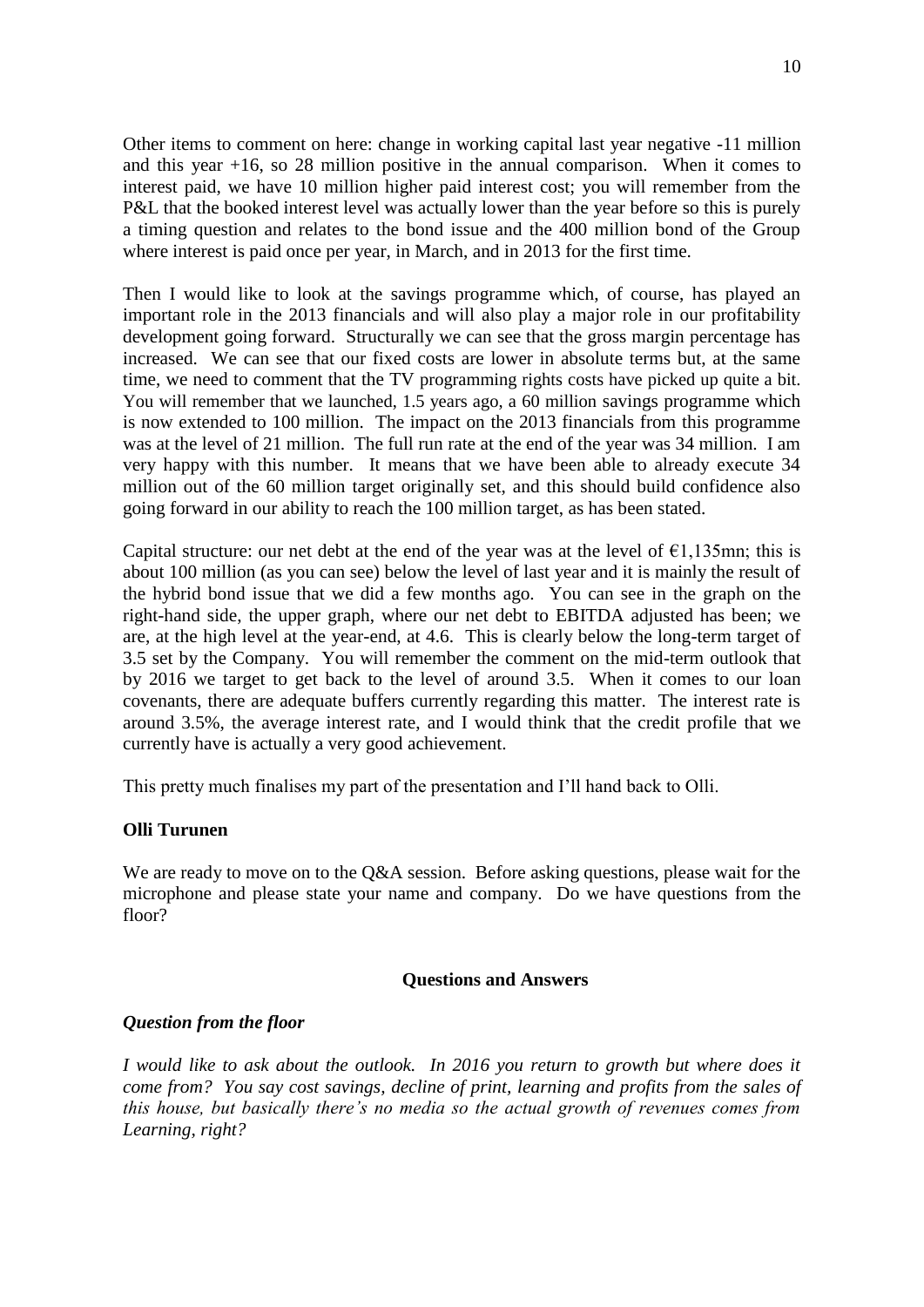It comes from Learning but it also comes from growing this one-third; we have 37% which is non-print that is actually growing, so that part is growing and we are refocusing the print portfolio. If we conclude – when we conclude, for example, the initiatives in Holland – that will actually reduce our print portfolio, so the relative size of the non-print and print will shift. Dynamically, if you do the maths, we have a part of the company which is a growth company, which is the non-print and then we have part of it which is print, which is declining, and these are the two factors we're fighting against.

Then we are also looking for additional growth outside out core markets in Learning and in pure Digital Services. It's multiple streams that we are working on, but that is how you should look at it and that is also, by the way, why it will take some time, because we have quite a big print position that we need to transform.

# *Just a follow-up question – in this sphere of declining print and then declining also advertisement sales, how are you going to do the profit in two years' time, in the future?*

Well, we are improving profit – you can do it two ways – you can increase sales or reduce costs and we are planning to increase sales on the non-print side and we are cutting cost on the print side. That is where the 100 million cost programme comes in; that is going to basically fund the transformation. Then, once the company gets to growth and we have our costs in check that will lead to increasing margins. We believe that many of the digital services that we have at scale have very nice margins. The small practical problem is, when you add them up, they still are less than the print.

Do we have any other questions from the floor? Here, in the first row? *(Question in Finnish*). The question was about commenting on the relative performance of Ilta-Sanomat advertising sales compared to Helsingin Sanomat and it is true that our Ilta-Sanomat unit has had a very strong year 2013, so the advertising sales are growing very nicely, and Helsingin Sanomat is not doing equally well but we are making some measures, first of all to increase the online inventory to get more things to sell because we've been sold out also, and there is also some work to do on the relative positioning of the brands, Helsingin Sanomat and Ilta-Sanomat.

We are looking at it from a pretty fundamental perspective and that is something that is part of the whole turnaround of Helsingin Sanomat where the editorial stuff is one element of it, so there is a very big initiative in Helsingin Sanomat that includes brand positioning, the whole digital offering and pricing, etc. We do need to improve the performance of Helsingin Sanomat, frankly; Ilta-Sanomat is doing well but Helsingin Sanomat needs to pick up.

# **Kim Ignatius**

If I may comment on your questions, or on the reporting going forward, saying this is the last time we will report News as a separate segment and also as a separate business unit – that is correct but naturally we will also in the future continue telling about the business development in News operations, so I am sure we'll get back to Ilta-Sanomat as well in the future.

Just a follow-up question on Helsingin Sanomat... *(Question in Finnish).* The question was: is Helsingin Sanomat making profit these days? It is a simple question and the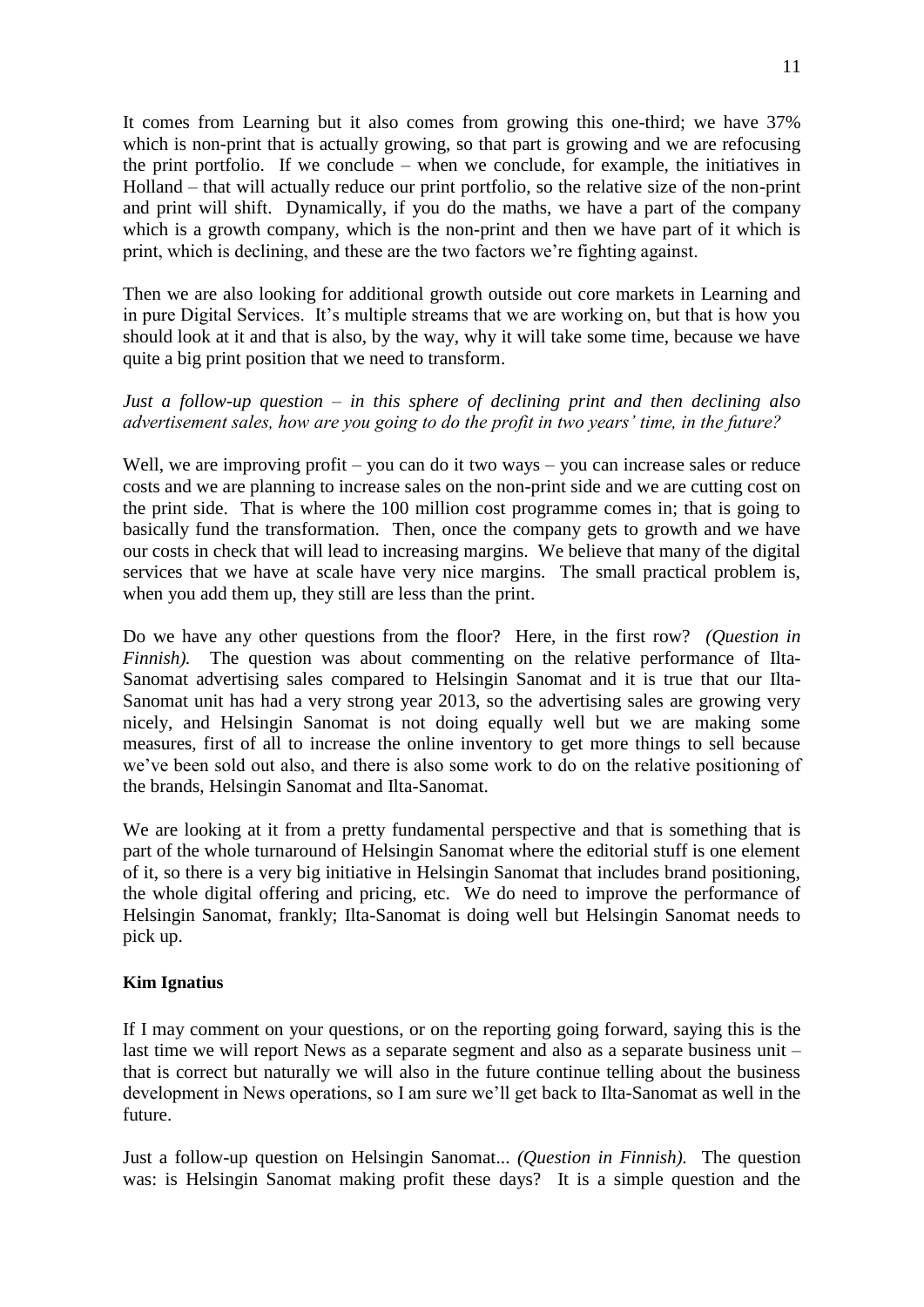simple answer is yes. *(Question in Finnish).* The question was: can I give more light on that? Unfortunately not – we are not sharing the performance numbers of our brands separately.

*(Question in Finnish).* The question was around performance and profitability of Online. We have not given the profitability numbers of Online separately and, actually in my mind, I really don't think we should look at it like that. What we should really focus on is the profitability of the brands in total. That is what matters because it's the brands and the content that's relevant to the audiences. We know many of us use Helsingin Sanomat as an example in print and online, so that is the way at least that we are looking at it; we are looking at the brand and we actually want to explore the brands and make them work multi-channel. That is at the core of what we are trying to do, so it's a little bit artificial, but at the same time we need to measure the different revenues of the different channels to understand where we are headed, but really it's about transforming the brands in total.

Do we have any other questions from the floor? Here, in the first row?

*I would like to ask about the magazines in the Netherlands – you picked 17 – what, in general, were those that weren't picked and what are the reasons? How did you make the decisions and what are the good brands?*

This is something that we explained a lot in our strategy presentation. What we really looked at was, first of all, we looked at the content domains of the target groups and our positions in those, which are the most attractive ones where we felt we had an opportunity to create offerings that play across multiple media. That is why we ended up choosing these 5 clusters, if you want, which we specified in one of the slides (Women; Parenting; Kids & Teens; Home Deco and Automotive) and, as part of this process, we had a closer look at other clusters as well, including Men and some speciality interests which were predominantly print, quite small communities where at least we had not found the path to a multi-channel world.

It does not mean that somebody else could not do it and in some cases we also received a lot of interest from specific players that can actually maybe do a better job in taking those titles forward. We really were thinking about what it is that we as Sanoma (our culture, our capabilities) can transform that are consistent with our approach, which is really to combine it with a different type of media. That was broadly the way we chose it and that led to 17, but it was really done from this cluster point of view.

*A follow-up – Men, small communities' magazines – were those...*

-yes, there is a comprehensive list that we can provide you maybe off-line, if you are interested, on the structure.

*Another question about the goodwill in the Dutch businesses – how big of risk do you see the goodwill...*

**Kim Ignatius**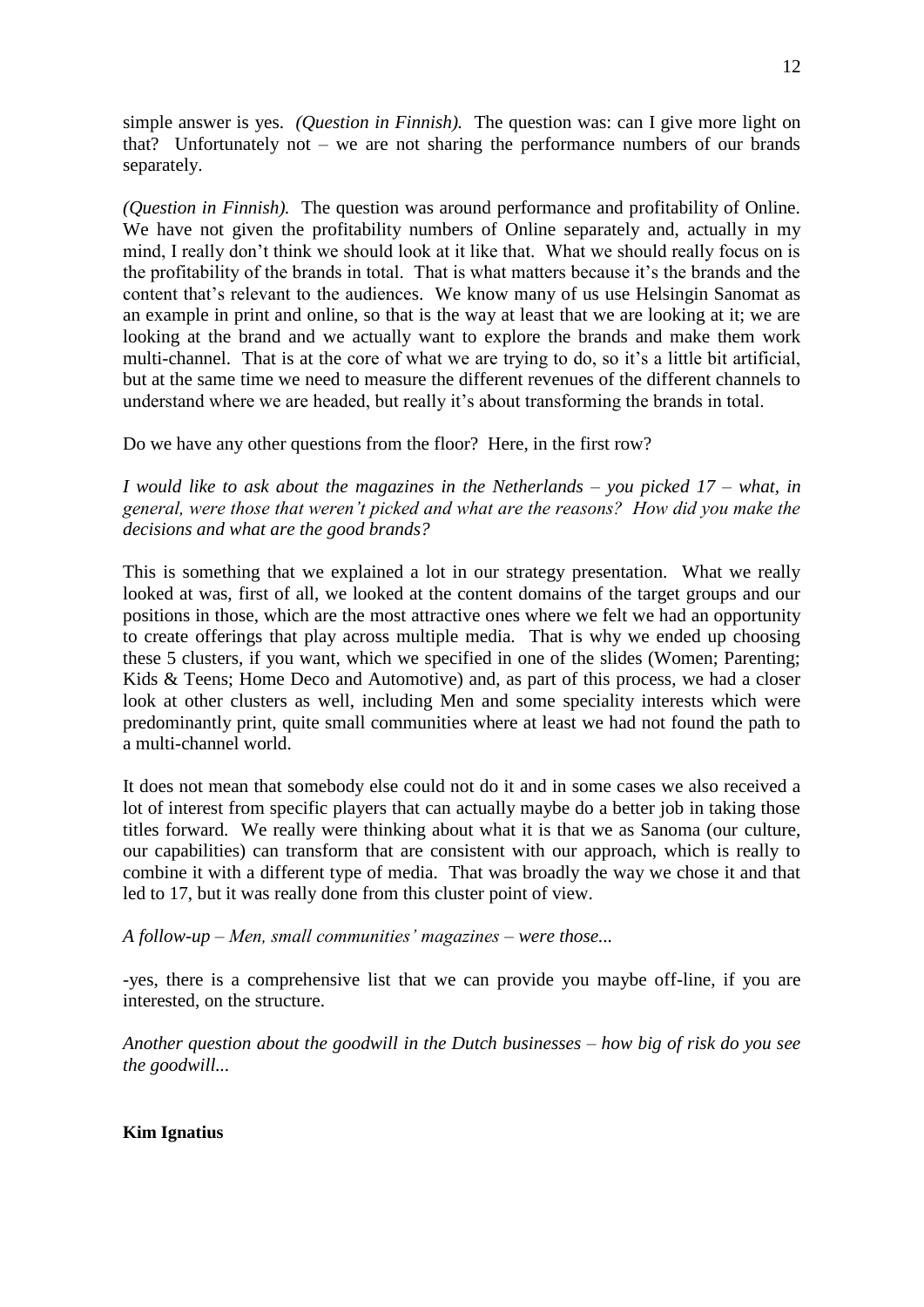Put in that way, I think I have given the sense a few times that whenever you think there is a risk that your book value does not meet the fair value, you would need to do the test actually, and we have just recently done it so currently we believe, on the plans we have in place, that the value we currently have in our books is the correct value. There is no additional information available that would lead to anything else. How will the environment and the businesses develop in the future? That is always a question-mark. If there are changes in the environment that will impact our views of the future or if there are differences in the performance versus the plan then we need to have a look at it, but currently the view is based on the current plans and the current assumptions on the market development.

# *Panu Laitinmäki – Danske Bank*

*I would have three questions, firstly on the assumptions behind your guidance; you mentioned that you don't expect the advertising market to improve this year and you expect print to continue declining, which seems fair, but Online and TV to remain flat – isn't that a bit too conservative, as you are saying that in Q4 in the Netherlands TV already turned up? Thanks.*

Panu, I think the message was more when you look at the big picture; we have not built into our guidance a major recovery of the advertising markets, but if you start picking the different mediums and the different markets, naturally there are variations of the development expectations. It was more an overall comment on the total markets.

*Thanks. Then, on these investments that you are saying are 20 million this year, should it be seen as a one-off for 2014 which will decline going forward, so you will reach the targeted 10%, or is it a level that you will have to keep?*

We have in our plans increased investment levels for the next couple of years. I don't know what you should put in your model - it is a bit of a flux, because obviously the return on what we get from this year's investment will have something backed on it, and why is that? Some of these areas like Tutoring are untested waters, so we are trying to create a completely new online base scalable offering, the Tutoring market, and this is what we believe is going to be there – we've planned for something obviously for the years to come so there is an uncertainty but, yes, this is not a one-off. We'll continue investing over the two-year programme that we have.

*Thanks. Lastly, on the TV programming costs, could you please talk about what increased in 2013 and what is the outlook for 2014? Do you see pressure to increase further the costs in the Netherlands, given that the viewers share have been quite flat in 2013? Thanks.*

On 2013, first of all, I mentioned that in Q4 we did some inventory write-downs that add up to 8 million and we'd done some earlier during the year as well, but in 2013 a bit more than what would be a kind of long-term average for one specific year. The increased spending otherwise reflects the competitive environment that we have had in the markets, mainly in this case the Finnish market, and the investments in the Hockey League, kind of building a long-term Day TV offering, as already mentioned.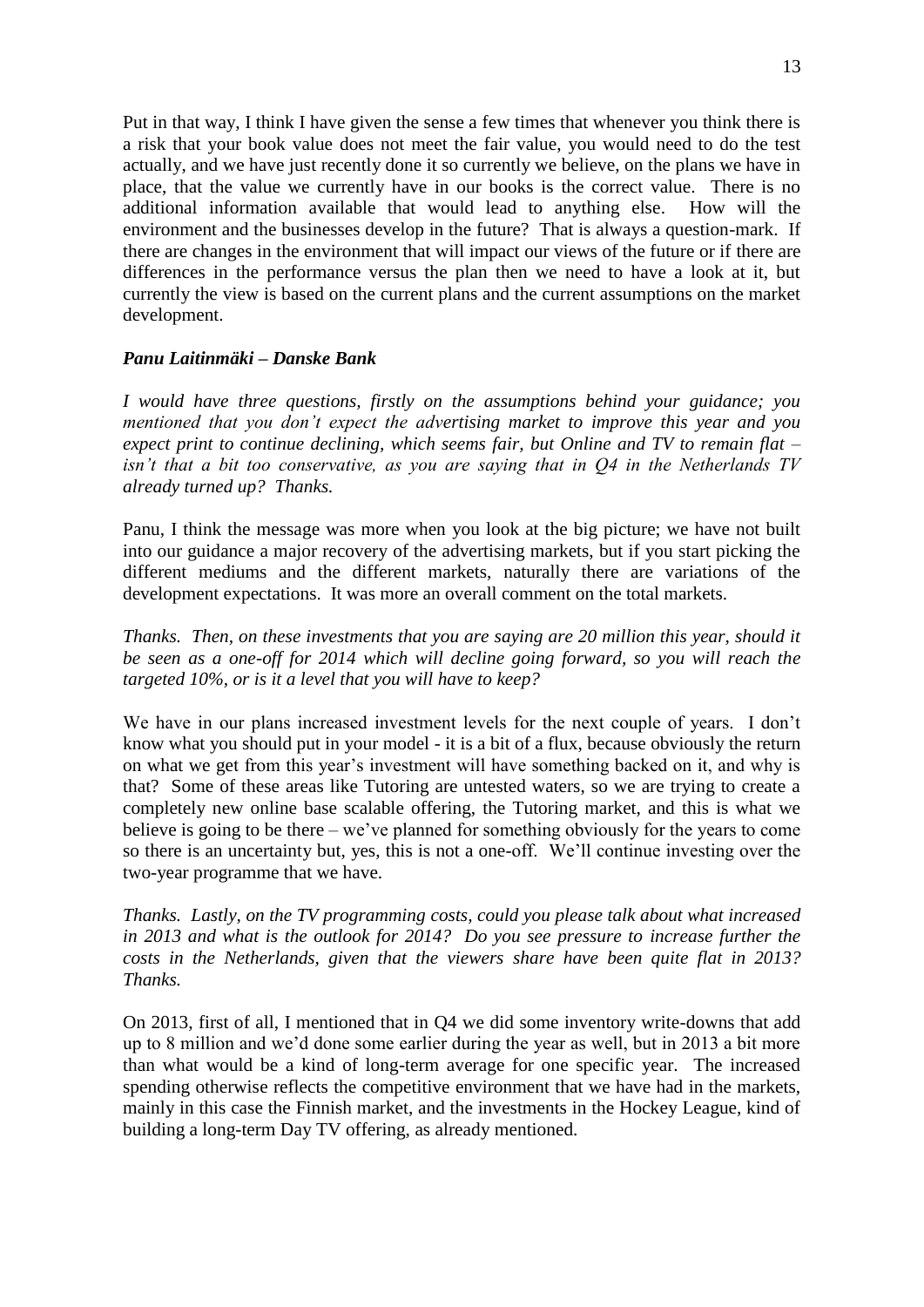You ask about the need to increase investments in programming rights in the Dutch market – it is really about the quality of the choices you make and how you are going to build your channel profiles and your programme grids – I don't think that extra investment is what we need to look at here, and overall I would say that the best assumption currently (building your thoughts going forward) is that you pretty much use the same level that we had in 2013 overall for the two combined markets.

# *Thank you.*

# *Mikael Doepel – Handels Banken Capital Markets*

*You might have said something about this and in that case, sorry, I did not hear it – in terms of the headquarters which, as I understand it, you are about to do a sale and leaseback agreement on, when can we expect this to happen? Also, relating to this, I saw that you had on your balance sheet some assets classified as held for sale, for around €91mn; is this relating to the headquarters or something else?*

This is related to the sale and lease-back – the two real estates, one Sanomala and the other one Sanoma House. The Sanomala deal we have concluded. There has been a press release out on that and it has been mentioned here as well. When it comes to the Sanoma building (the building we are in right now  $-$  it's actually not the headquarters  $-$  today the headquarters are in Ludviginkatu), this process of doing the sale and lease-back on this building is progressing as planned. I can't give you any kind of estimates on the transaction and I don't want to do that either, but it is going forward very well.

*In terms of the sale that you mentioned that you did... the real estate – this wasn't booked in Q4, I guess?*

No. It's an event where the deal is closing in 2014.

*Another question in terms of your total costs – how much were they for the full year 2013, if you exclude the non-recurring items, the depreciation; amortisation and impairments?*

I would also recommend that you look at it from the press release – you have the full P&L there.

# *Excluding all these items?*

Yes, there is a clear reconciliation of it.

*Okay, then just a final question – you are talking about some pressure on the top line, looking ahead, which is obviously coming from the print side – could you specify what you mean by 'somewhat' declining sales? Is that 0-5 or something else?*

The way to look at it is what I actually tried to say, which is that it is declining but the rate of decline will be less than what we had last year, so we should see an improvement in the organic growth performance which was -6.6 last year. We should have a better number but still a number that is a negative number.

*That is clear. Thank you very much.*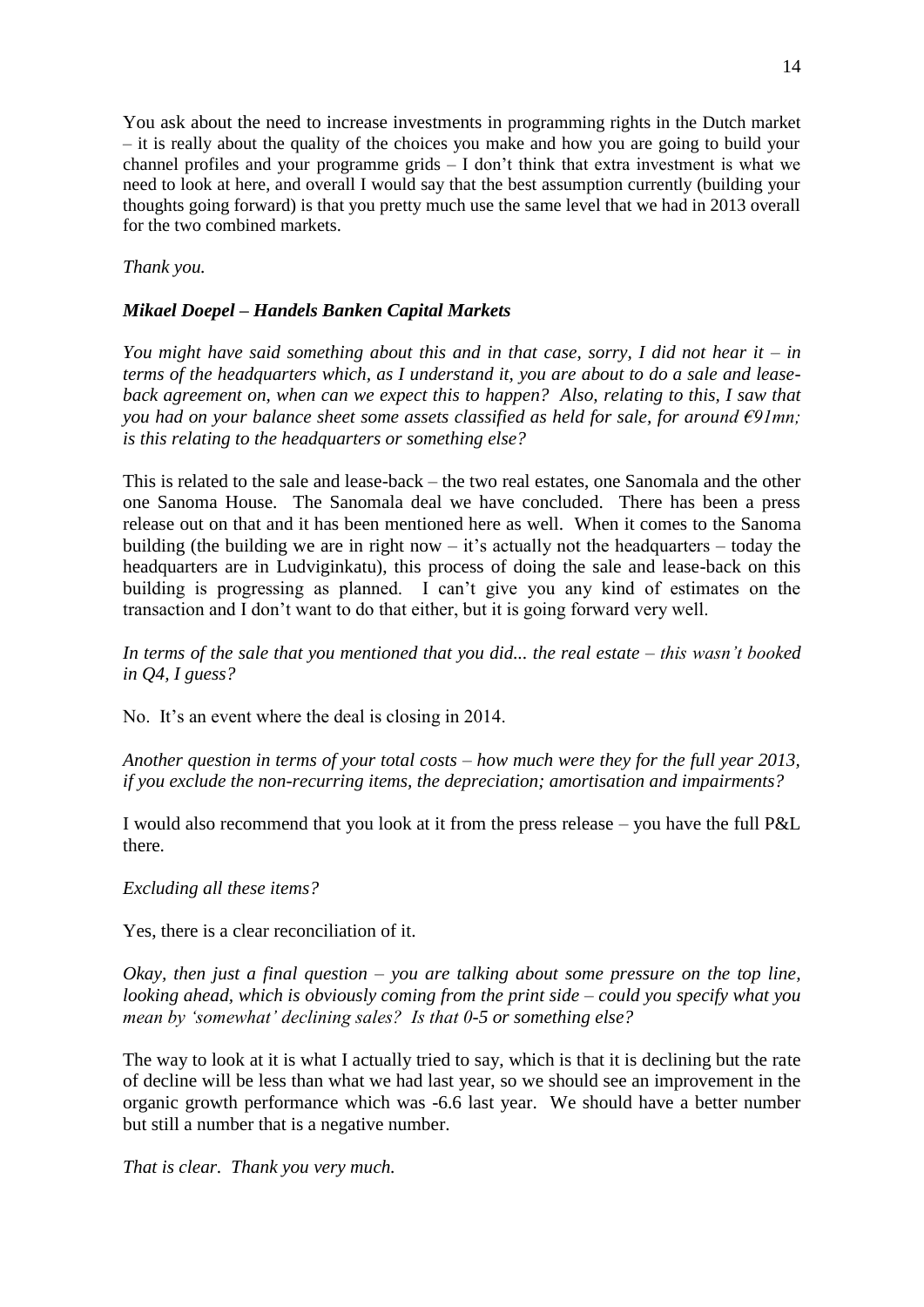#### *Jeroen Segenhout – Financial Daily*

*I have some questions about the rationalisation in the Netherlands of the portfolio. Are you already in talks with some companies about selling the business? Can you say anything about that?*

Yes, I can say that we have a structured process around these titles. We have approached a number of interested parties so that is ongoing and, beyond that, I cannot unfortunately say...

#### *-when do you think that will be finished, the process?*

I wish I could tell you – this is a process that involves a number of titles and a number of potential interested parties, so it is rather a complex undertaking. It's impossible to say how long it will take, but everybody's interest is to try to get through it as quickly as possible.

*Is there a lot of interest and were you surprised by the interest, or is it just as you expected?*

There is a good level of interest.

*A good level of interest, okay, and when you talk about TV – I am just curious – can you say anything about the profit margin; the development in 2013 of the TV business in the Netherlands?*

Again, we are not disclosing the margins or the profitability levels for the separate businesses in our Dutch SBU but, clearly, the development has not been as expected so we are coming down with the profitability level.

*Last year that happened quite a lot in this field, when you look at the TV business, because Mr de Mol showed interest for bidding on your stake, and then there was an interview in our newspaper where he said some quite bad things about Sanoma – how would you describe the relationship nowadays?*

As you know and as John de Mol also mentioned, we have discussions ongoing in figuring out the best way to cooperate in the future, so we are on good speaking terms and still trying to find the best way forward.

*Are you confident there will be a solution for that?*

I am comfortable with the spirit and the direction of the discussions, but there are a number of open questions that we need to resolve.

*Can you say anything about those open questions?*

No, I think that rather, if and when we reach full agreement, then we'll shed some light on what we've accomplished and comment on something...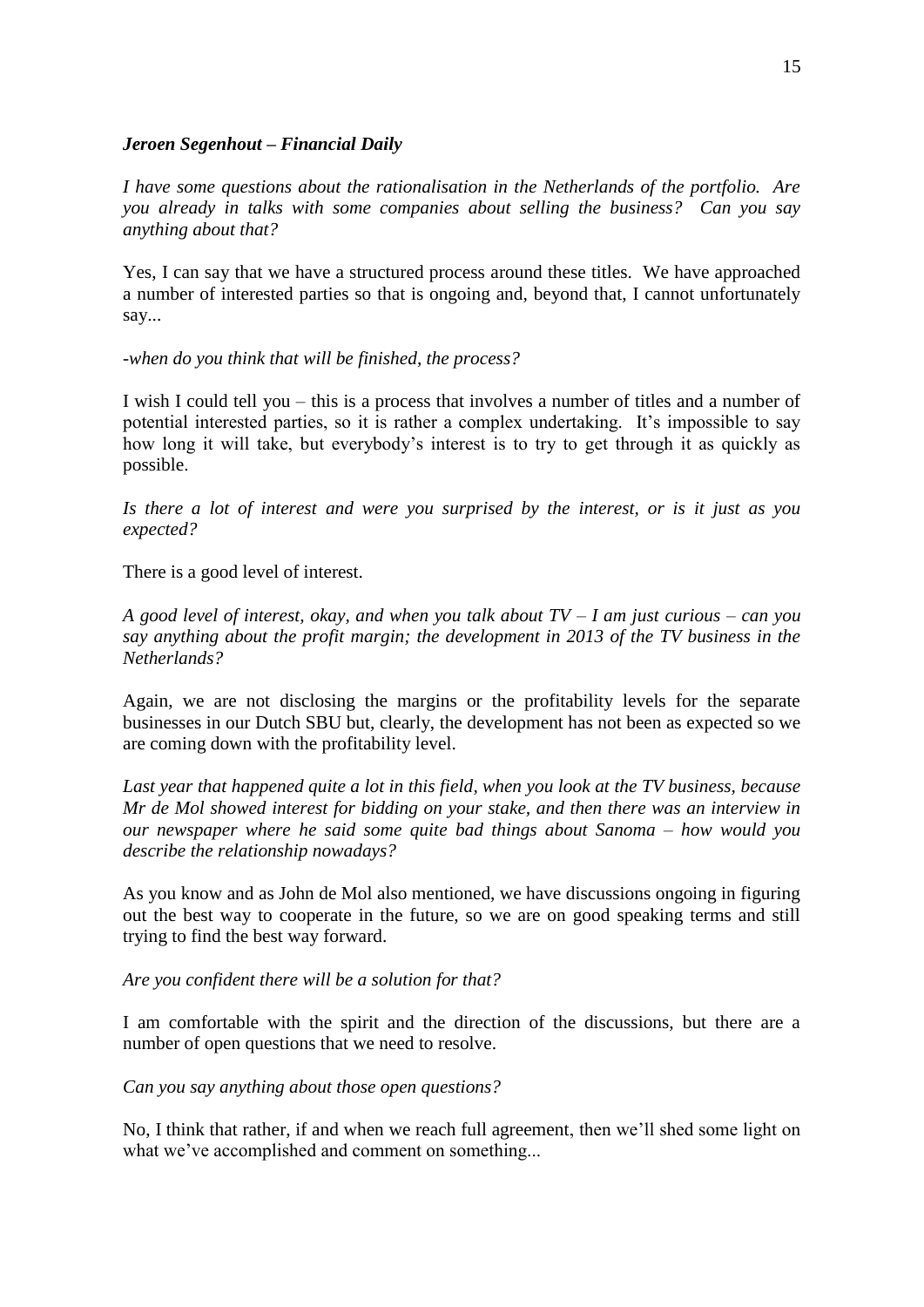*-but do you expect a solution in the next coming weeks?*

All I've said is there has been a good constructive spirit in the discussions with John de Mol and Talpa, and I am happy about that. We will try to find an amicable solution here.

The last question on TV – have I heard Mr Ignatius right, that there will be no increase in the investment in TV programming in the Netherlands this year – is that right?

# **Kim Ignatius**

No. I said, when you look at the total TV operations that we have mainly in the Netherlands... when you look into forecasting 2014, if you use as the basis the levels that we had in 2013 for the two markets, that gives you a very good indication. I did not specifically comment on SBS in the Netherlands.

*Can you comment on SBS in the Netherlands, then?*

No.

Thank you for your questions. Next one, operator?

# *Mark Braley – Deutsche Bank*

*A couple of questions – the first one: within the Learning business, I just wondered whether you had any thoughts on the proposals from the Polish Government around the provision of free textbooks in primary or perhaps just in early years education – is that something that you are concerned about vis-à-vis your business in Poland? I think that is your second-biggest learning market.*

*The other one was just in terms of the net debt situation and whether the facilities are the cash you've got on the balance sheet at the year-end, €170mn; am I right in thinking that's rather higher than you would normally expect to have for day-to-day operational and working capital needs, reflecting the recent disposals, so you can probably net the balance sheet down a little bit over the next 24 months?*

# **Harri-Pekka Kaukonen**

Let me take the Polish one and then Kim can answer the second question. Obviously, at face value, what we heard from Poland could be of concern now, a few things – it is still somewhat unclear what the real intent is and in which way that will be implemented, so it is a bit difficult to really have a clear view on that but in general it seems there are some forces in multiple countries where governments are looking for ways to reduce the spending. In our discussions it is important also to help governments understand that it is actually in the interest of the whole learning ecosystem to have high quality and vibrant learning methods and tools because the learning materials are just 1-2% of the total spending.

If you really want to make both strategic impact, i.e. effectiveness and efficiency improvement in terms of cost efficiency, there is a real risk that if you cut in the wrong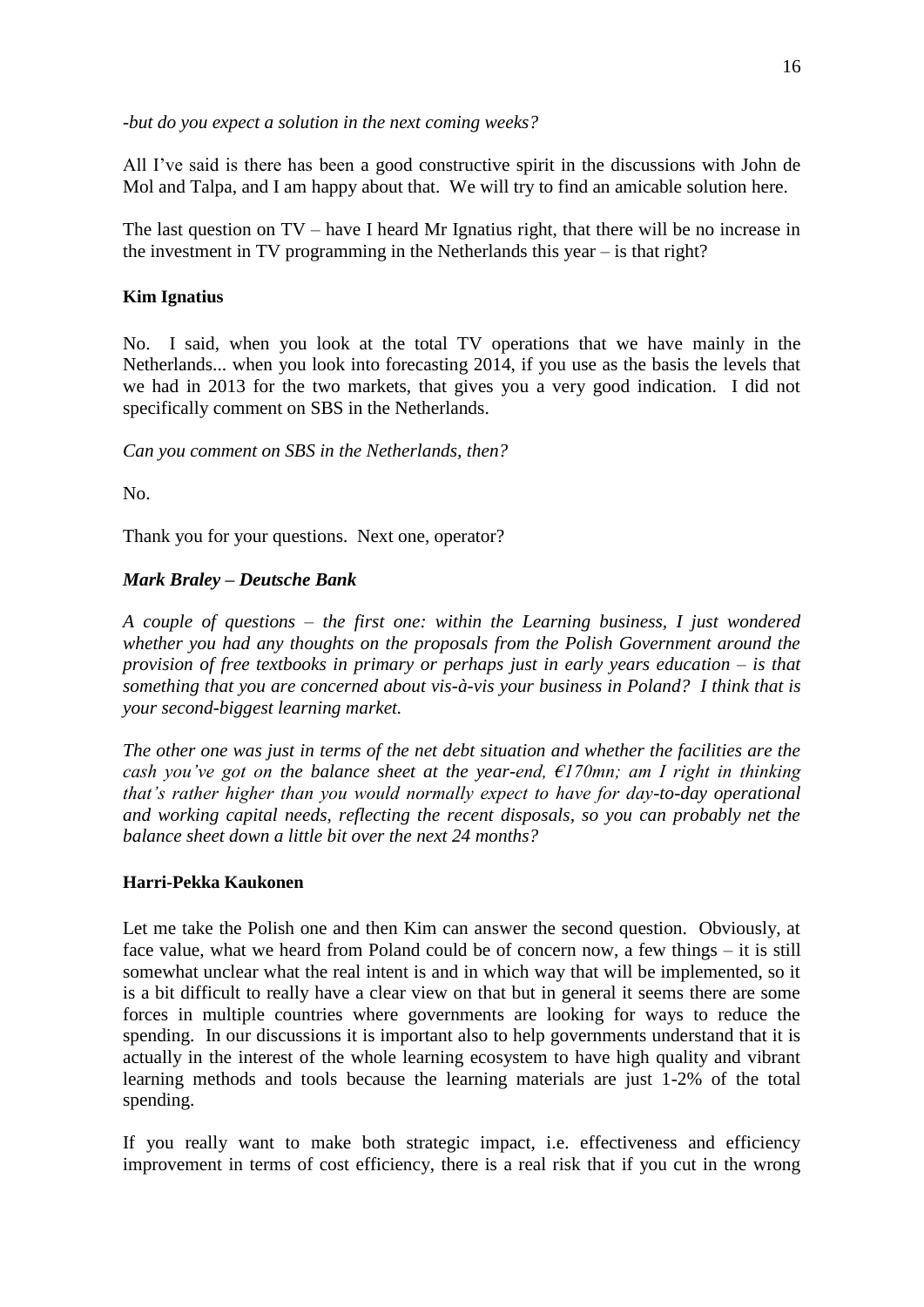place the actual dynamic effect is actually the opposite of what you get. As an example, I can give you that in many markets where you have fully-controlled content and distribution of learning materials, in many countries you also have an education system that for whatever reason is not performing well and that leads to a vibrant black market and private education system where, actually, the teaching is done outside school hours and that bodes inequality and high costs; all kinds of negative effects. I hope that the policymakers understand both sides of this so, broad perspective, I am not that concerned but obviously we need to pay attention and have a continuous dialogue with the decisionmakers.

# **Kim Ignatius**

On your second question, the cash at hand – the amount of cash we have in our system is fairly high – at the same time there are certain positions that we cannot fully utilise for the cash management at Group level. This could be cash in joint ventures where the utilisation is also depending on the partnership arrangements, etc, and its impact on the net debt – naturally any cash we have in the system reduces the total net debt level, so reducing the cash and paying down debts would not really have an impact on the net debt number. What we are trying to do naturally, going forward with the sale and lease-back arrangements and also through the strategic review process in improving our operations, is to take down the net debt levels, and with that also reducing the pressure longer term than in rearranging....

*-what I was trying to understand is, looking at those facilities as laid out on slide 21 and looking at where your gross debt is (which I think is slightly over €1.3bn) and then thinking about the amount of cash the business is likely to generate over the next couple of years – it still looks as if you need to do something else in terms of more disposals, more capital raise, to have a sufficient comfort level, and what I am trying to understand is this: is some of the comfort level built into that 170mn of gross cash which you have, which is perhaps a rather higher level than you would normally expect to operate with?*

I would say that the comfort level in today's situation in being able to manage the liquidity and position supporting the operation is very good, so there are no concerns there. Moving forward into renegotiating some of the facilities that are maturing namely in 2017, there will be a big help from the sale and lease-back arrangements that we do... we did a hybrid bond which, of course, does not extend over that period but helps us in today's situation. Then, the strategic review processes that we have ongoing, regarding Belgium and Russia, in addition to selling some of the non-core assets that we have already mentioned – all these transactions together will reduce quite a bit the level of the future gross debt and therefore also the arrangements needed to be able to continuously have a good liquidity position and facilities available.

*Sorry, just one more – the dividend proposal and the proposal to seek the authority to pay potentially as much as another €0.20 – can I just ask why you have structured it like that? Why have you not paid say €0.20 and not ask for any additional capacity? What was behind the Board's thinking in this staggered two-step process of paying 10 and then potentially paying another 20?*

It was pretty much a reflection of the performance last year, if you include non-recurring items, heavy loss-making and prudence there, but also if you want the answer regarding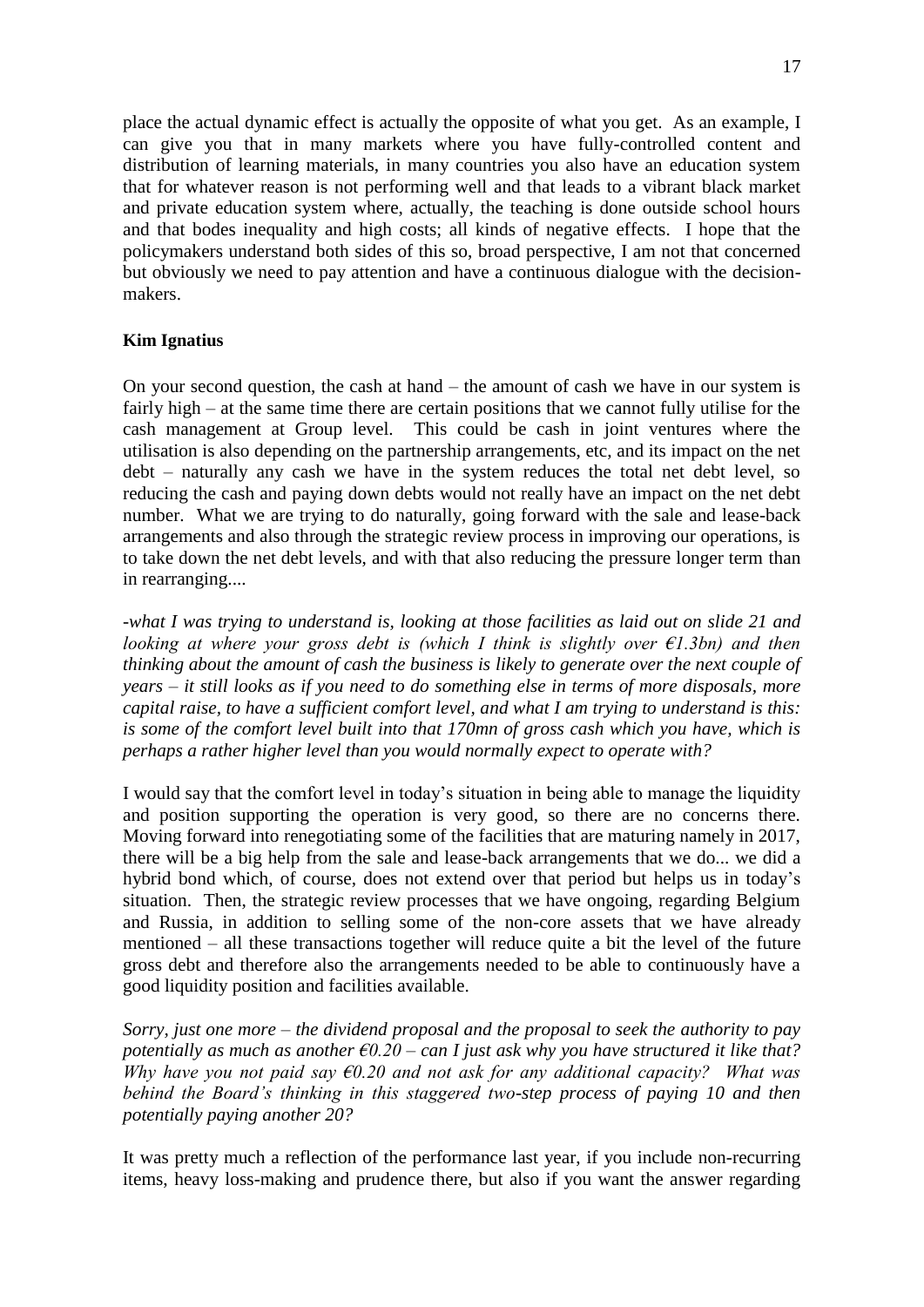the economic outlook for this year, rather to go prudent low-end with the flex to then distribute more if and when things brighten up; that was the logic that the Board chose this time around.

*Thank you very much.*

# *Sami Sarkamies – Nordea*

*Thanks. Before asking a couple of questions on short and mid-term guidance, I just want to verify that I heard correctly – did you say that the TV programming costs were hit by 8 million in the write-down in Q4?*

*The questions on guidance are the following: when you were describing the business outlook it all sounded quite promising, going into this year – could you still walk us through the basis for negative EBIT margin guidance? For example, I think you said the guidance does not assume any market improvement even though that may already be happening, at least in some areas of your business (for example TV and Digital were named) so are improvements assumed in these areas, even though print will potentially still decline?*

*Further, the 20 million extra investments you're making this year, are you planning on investing roughly the same number next year or will we see that going down when we enter next year?*

*On the long-term or mid-term guidance, isn't the bar a bit too low if you are targeting 10% EBIT margin post restructuring, just looking at existing profitability for the business you have and thinking how difficult last year was? Thanks.*

Let's try to take these items and please remind me if I forget something. The 8 million inventory write-down; that is correct. It is pretty much 50/50 between the two markets of the Netherlands and Finland and it's truly based on the plans going forward and the usage of the programme rights that we currently hold.

When it comes to the guidance, if we look at 2014 first and maybe go back to how we communicated in Q3, I do feel that we came out with the components which we are now communicating again for the full year. We said in Q3 that we continue to believe the markets will continue pretty much in the same shape that they have been (the 100 million cost efficiency improvement programme was on the table) and we mentioned that we'd invest in building for the future; building for the Digital, building for Tutoring, building for the international market for Learning, and this we are doing again. Why we wanted to give a number was really to give you a clearer picture of what our current thoughts are, and what is the magnitude of the investment.

When you invest in new areas, I don't think you can ever say clearly that this is the level two years or three years in a row. It naturally depends on how successful we are. There might be, in some cases, reasons to increase and in some cases reasons to get out of some areas which are not progressing successfully. This is the view we have for 2014 and let's hope there is a reason to continue with this investment, because that would then mean that you are creating new digital sales that will help you to grow organically then, in the future, and improve your profits. This guidance is not just for 2014.